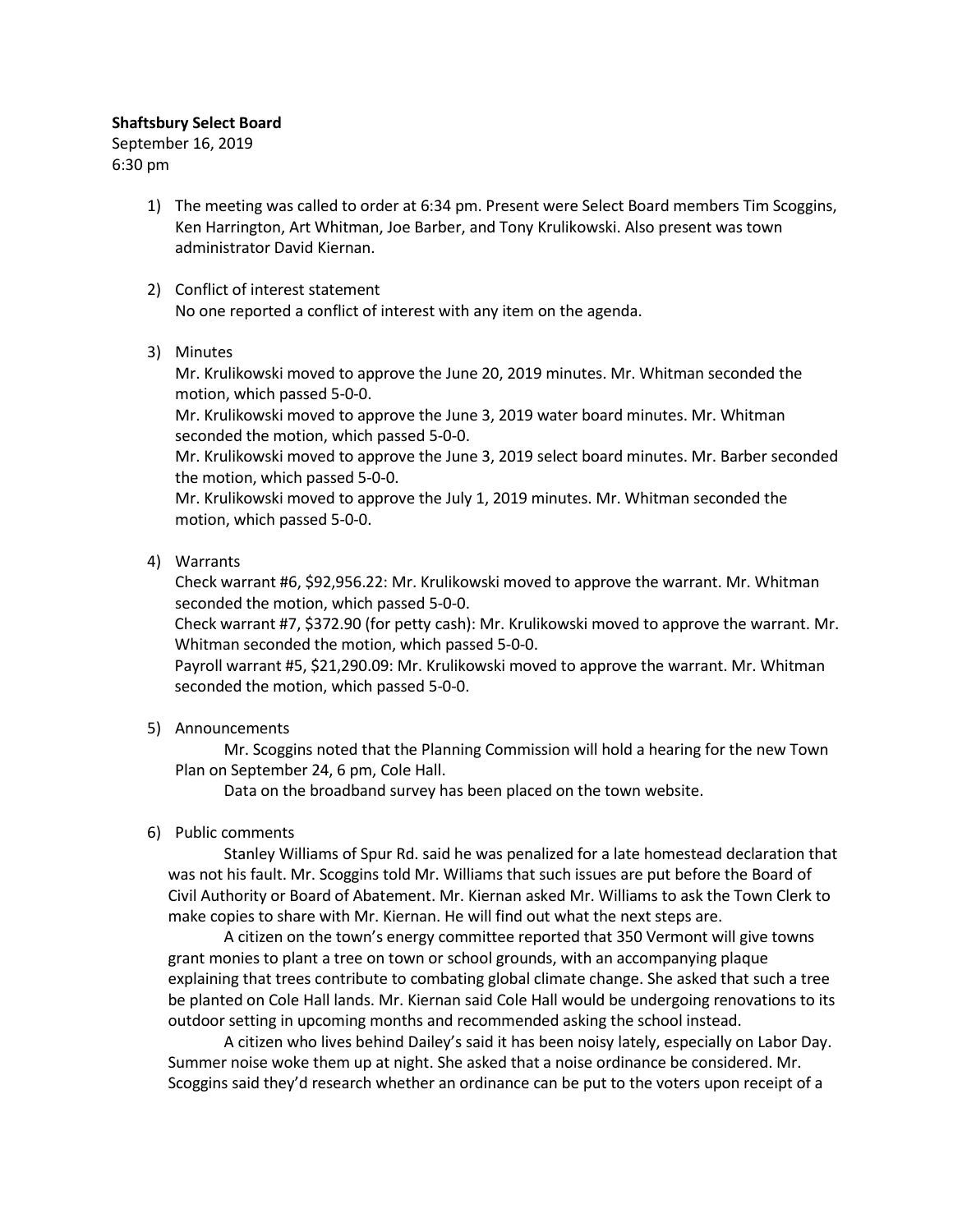certain number of petition signatures. Another citizen complained that some Dailey machines emit a disturbing back-up alarm.

A citizen said seven foot tall poles near Mr. Odell's land on Grove Road are an accident waiting to happen. Mr. Kiernan said the road crew would look at it right away.

7) Treasurer's report

Melanie Dexter reported on cash flow: more than \$250,000 in tax payments have come in, about fifteen of them via use of credit cards. More water payments are being made with a credit card as well. Ms. Dexter said she has collected about 20-25 tax bills returned by the post office as undeliverable. She asked that citizens contact her if they haven't received their tax bills and reminded citizens that it is their responsibility to pay their taxes.

She will not need to access the line of credit.

Sullivan &Powers, our auditors, were in the office last week. They plan to report in December. Mr. Kiernan reported on the difficulty of valuing such things as dirt roads, culverts, a structure built in 1834, and so on – as required by Government Accounting Standards Board (GASB) 34, with which towns should comply (though there is no practical value in it for the town).

8) Chief Vadakin – Review Fire Truck Bids

Joe Vadakin shared two fire truck bids, from E-1 and Toyne, with the board. He found issues with both bids. Many of the issues have been resolved, but other significant matters were not. In the end, Chief Vadakin recommended going with the Toyne truck bid. Mr. Barber noted that the town's insurance (through VLCT) will not replace a customized truck such as the one under discussion – though Mr. Kiernan noted that the insurance requires replacement by a similar truck suiting our needs. Mr. Whitman moved to proceed with the purchase of the fire truck presented in the bid by the Toyne at a cost of \$394,981. Mr. Krulikowski seconded the motion, which passed 5-0-0. The used truck will be sold. \$58,000 of that sale price will be used to buy the new truck. The remainder will be moved to the reserve plan. Mr. Whitman noted that the purchase of the new truck will cost the taxpayers nothing more in taxes.

9) Broadband Discussion

Mr. Scoggins attended a meeting re the new broadband grant program. He was reminded that the town cannot obligate taxpayer money to build telecommunications equipment. It remains illegal. What can work is still very much unclear – except for the model represented by EC Fiber, a communications union district, or Newbury's communications district. Mr. Scoggins is starting to think that it is too early for Shaftsbury to apply for one of the three grants available from the state this year; the town isn't far enough along to apply. The application for first round funding is due late October.

10) Roads report

The town has learned that the guard rail on North Road must meet certain state specifications and has become much more expensive as a result. Cross Hill Road work will start around Sept. 19. Myers Rd. apron repaving is moving ahead. Stone pillows will be placed on Myers during the week of Sept. 23. Shaftsbury Hollow Road work will also begin the week of Sept. 23. The Trumbull Hill underdrain construction is scheduled for the first week of October. The underdrain on West Mountain Road will be addressed in October, as will the bump on White Creek Rd.